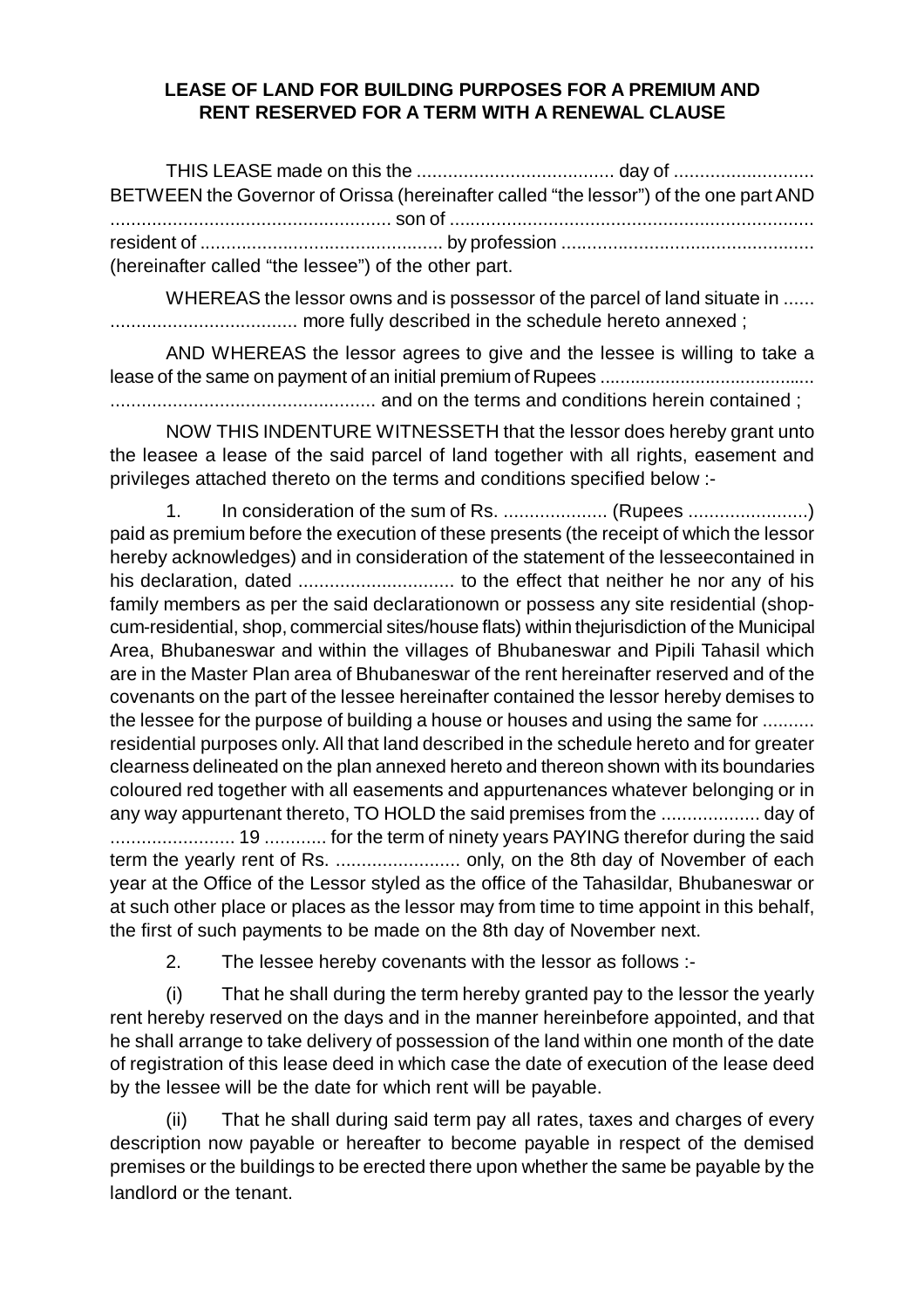(iii) That he shall, at his own expense and with the previous permission in writing of the lessor, erect upon the land leased in a substantial and workmanlike manner with new and sound materials and to thesatisfaction of lessor or his authorised representative; a building or use as a residential house with all requisite and proper walls, sewers drains and other conveniences as shall be approved by the lessor or his authorised representative, and shal complete the same in all respects fit for occupation within sixty months from the date hereof or within such further time, if any as the lessor may allow.

(iv) That he shall not build on more than the permissible limits of the leased area as per Building Regulation of the Bhubaneswar Development Authority and shall leave in front of the building required vacant space from the boundary of the building according to the approved plan and there shall be no basement

(v) That he shall not erect or build or permit to be erected or built on the demised premises any building other than that specified above nor make an addition to any existing buildings at any time except with the approval of the lessor.

(vi) That he shall conform to all rules, regulations and by-laws of the Municipality, and Development Authority, Bhubaneswar or such other local authority for the area as may hereafter be constituted (hereinafter called "the local authority") relating to roads and buildings, public health, safety, convenience and sanitation which may for the time being be in force.

(vii) That he shall make all sanitary and conservancy arrangements for the labour employed on the said land and shall pay to the local authority, expenses if any, incurred on this account by the said authority for making such arrangements on his behalf.

(viii) That the building, during construction, shall be open to inspection by the lessor or his authorised representative. When any defect is noticed either in the construction or quality of materials used or when there is a change of design without previous approval of the lessor, he shall, upon receipt of notice in writing from the lessor, remove the defects within the period specified therein.

(ix) That no act shall be done or caused to be done on the said land or building which is likely to be or become a nuisance or disparagement, annoyance or inconvenience to the lessor or to other lessees in the neighbourhood.

(x) That all mines, mineral products, buried treasure, coal, petroleum, oil and quarries whatsoever in, under, or within the said land shall be the property of the lessor.

(xi) That if the lessor, at any time before the expiry of the lease, desires for any public purpose, to resume the holding or any part thereof, the lessee shall vacate it or the part required within three months from the notice in writing thereof in which case and in case of the determination of this lease under clause 4 (i) the lessee shall be entitled to reasonable compensation for any building or other improvements that he may have made with the written consent of the lessor. He shall also be entitled to compansation on account of the loss of the use and occupation of the holding which may be fixed at such an amount as may be considered equitable according to the circumstances of the case :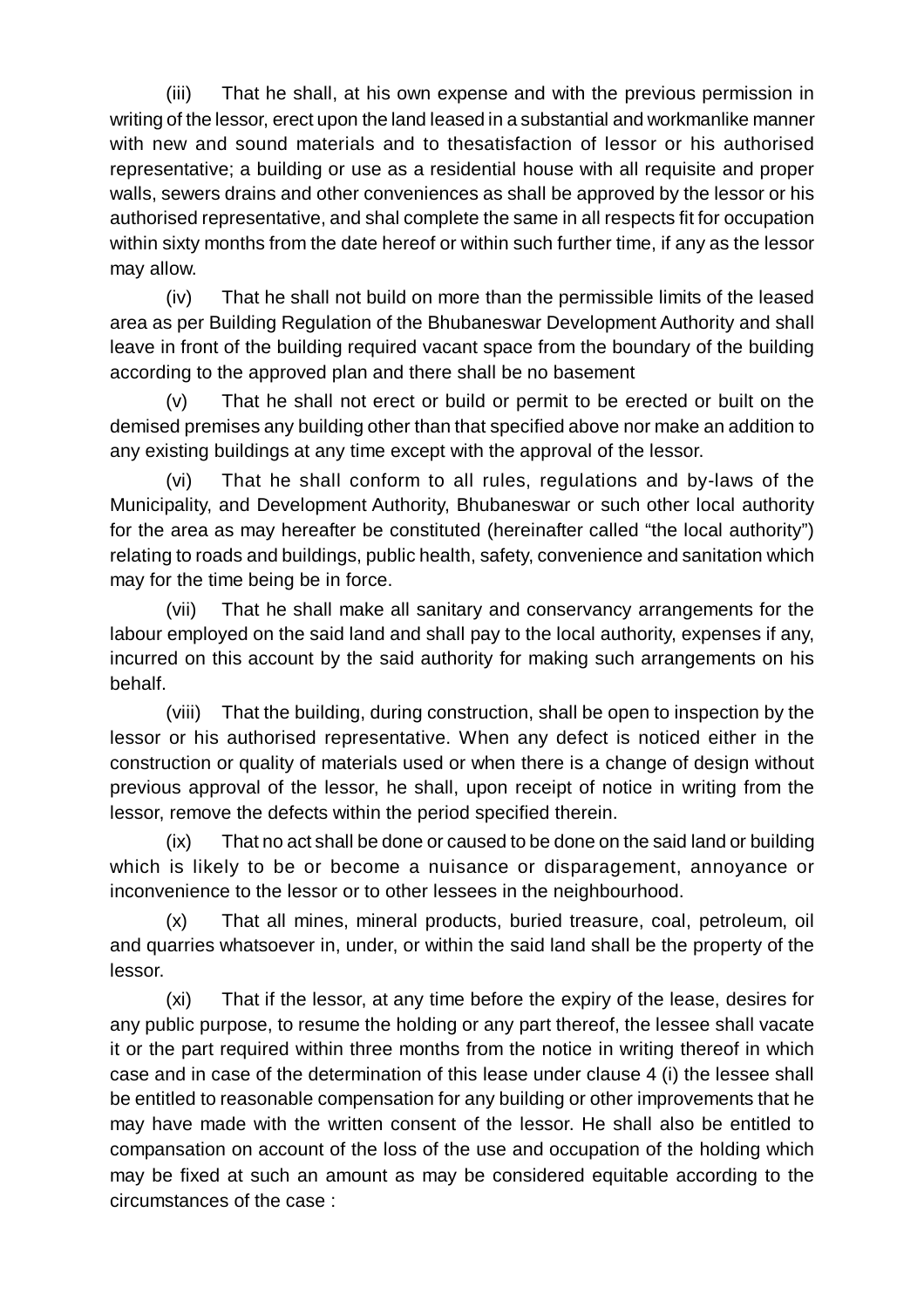Provided that particularly in case of re-entry for breach or non-observance of any of the covenants laid down in sub-clauses (v) and (xiv) of clause 2, the lessee shall not be entitled to any compensation for the land or the buildings or other structures erected by him on the land except being at liberty to remove the materials of such buildings or structures as laid down in clause 4 (i) hereafter.

(xii) That all sums of money due to the lessor on any account under these presents shall be recoverable by the lessor in addition to any other remedy open to him as a public demand under the Orissa Public Demands Recovery Act, 1962 (Orissa Act IV of 1963). In the event of the lessee not paying any instalment of the rent on or before the date fixed for such payment, he shall in addition to the arrears pay interest at the rate of six per cent per annum or at such rate as would be fixed by Government from time to time on such arrears.

(xiii) That the lessee shall keep in tact and well defined, the boundaries of the holding and shall point them out for inspection when required by the lessor to do so, to any officer or person duly authorised by him, in writing in that behalf.

(xiv) That he shall not without the consent in writing of the lessor use or permit the use of the said land for any purpose other than that for which it is leased or transfer the same without such consent. Provided that no such consent to transfer the lease hold by way of sale or gift shall be given by the lessor unless the lessee pays such amount as may be decided by the Government from time to time as consent fee.

(xv) That during the continuance of the lease, the lessee shall maintain the premises and all the buildings thereon in sanitary conditiona nd the buildings shall be kept in good and substantial state of repair to the satisfaction of the lessor or his authorised representative.

(xvi) That in the event of the demised premises being destroyed or substantially destroyed by fire, storm or any other cause to rebuild within such period after such destruction as may be fixed by the lessor in a substantial and workman like manner at his own cost and expense on the said land a residential building with necessary out houses if any, boundary walls, sewerage, drains and latrines in accordance with plans, elevations and specifications approved and signed by the lessor and under the inspectiona nd to the satisfaction of the lessor.

(xvii) That not to keep or store any dangerous or inflamable substances or keep for trade or storage any intoxicated liquers on or in the demised premises or keep any cattle or animals or birds for profit thereon or to use the demised premises for any other purpose which in the opinion of the lessor may be a source of nuisance or annoyance to the tenance or the occupaiers of the adjoining or neighbouring premises :

Provided that conditional permission to keep limited cattle or animals or birds for the personal use of the lessee may be given by the lessor on receipt of written request from the lessee, if such permission is permissible, under the local laws/rules in force or in the opinion of the lessor such permission would not be a source of nuisance or annoyance to the tenance or occupiers of the neighbouring premises or do not considered to be a source of environmental pollution or health hazards.

3. The lessor hereby convenants with the lessee as follows :-

(i) That the lessee paying the rent hereby reserved and performing all the convenants herein contained, shall hold and enjoy the demised premises during the said term without any unlawful interruption by the lessor or any other person whatsoever. Provided that the rent hereby reserved shall be subject to revision from time to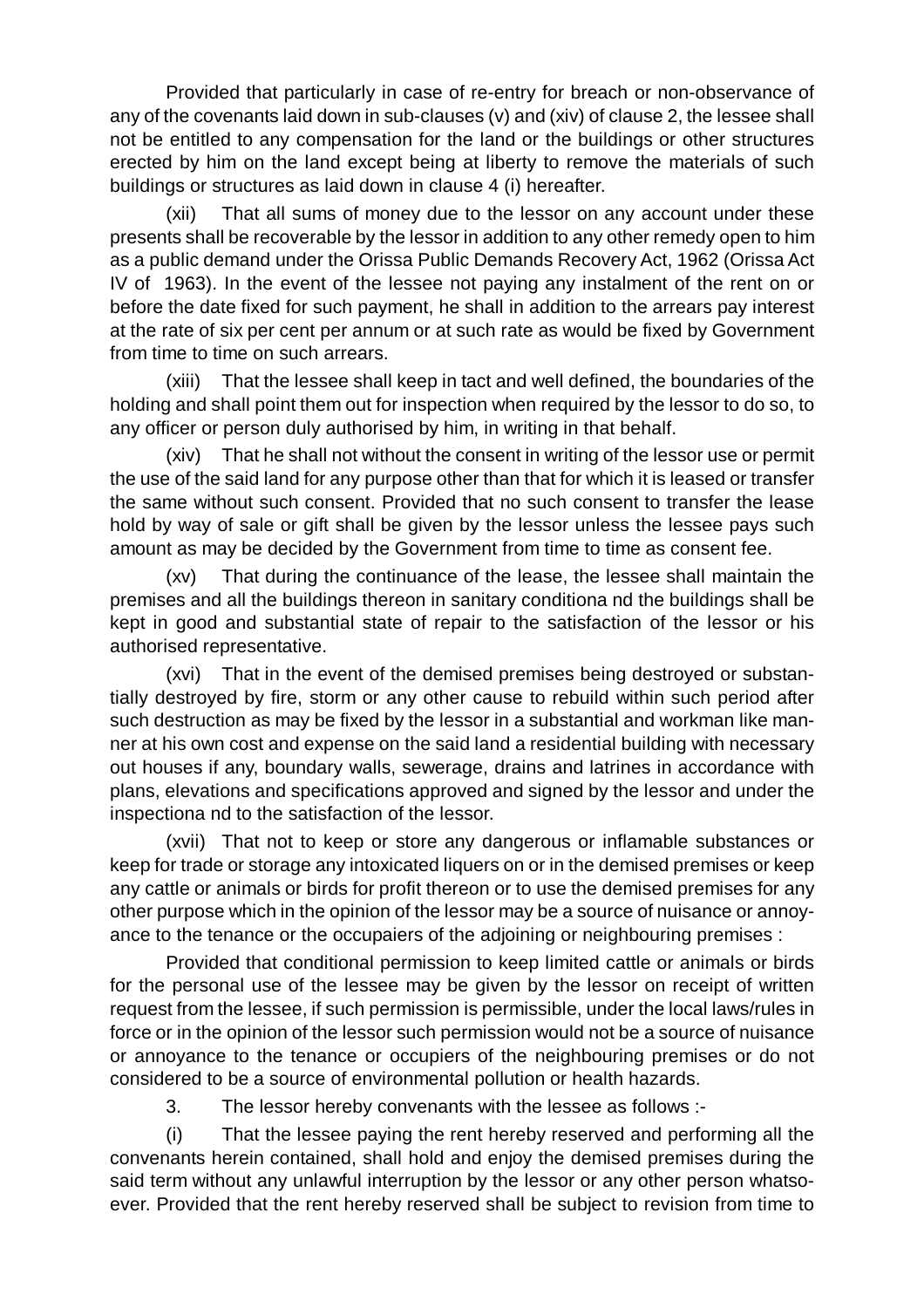time and the lessee is liable to pay rent at the revised rate from the date of such revision.

(ii) that the lessee is entitled to renewal of the lease hereby granted for another term of 90 (ninety) years on the same terms and conditions.

4. PROVIDED ALWAYS AND IT IS HEREBY EXPRESSLY AGREED by and between the parties hereto as follows :-

That whenever any part of the rent hereby reserved shall be in arrear for six months after the due date or if it is found that the statements made by the lessee in his said declaration, dated ...................................................................... in consideration of which the lease is granted to him are false or there shall be a breach of any of the covenants by the lessee herein contained the lessor may re-enter on the demised premises and determine this lease in which case the lessor may, by notice in writing required the ex-lessee to remove within a reasonable time any building which may have been commenced and not completed or the materials of which may have been collected on the leased land, and if he fails to comply with to such notice the lessor after giving a further notice in writing specifying a time not less than three months from the date of the service of the notice within which such buildings or materials shall be removed may cause such removal to be effected and recover the cost from him.

5. IT IS HEREBY FURTHER AGREED by and between the parties hereto as follows :-

(i) That any demand for payment or notice requiring to be made upon or given to the lessee shall be considered to be sufficiently made or given if sent by the lessor or his agent through the post by registered letter addressed to the lessee at the demised premises (or at his/her known address) and that notice requiring to be given to the lessor shall be considred to be sufficiently given if sent by the lessee through the post by registered letter addressed to the Collector, Puri AND that any demand or notice sent by the post in either case shall be assumed to have been delivered in the usual course of post.

(ii) That whenever such an interpretation should be necessary in order to give the fullest scope and effect legally possible to any covenant or contract herein contained the expression "the lessor" hereinbefore used shall include his Agent and the owner for the time being of the lessor's interest in the demised premises as the case may be, and the expression "the lessee" hereinbefore used shall include his heirs, executors, administrators and permitted assigns.

IN WITNESS WHEREOF the parties hereto have hereunder signed this deed or the date mentioned against their respective signatures.

The duplicate is the true and exact copy of the original.

Signature of the lessee Signature Seal and Signature Acting in the premises for and on behalf of the Governor of Orissa in the presence

In the presence of -

Witnesses  $\begin{cases} 1 & \text{if } \\ 1 & \text{if } \\ 1 & \text{if } \\ 1 & \text{if } \\ 1 & \text{if } \\ 1 & \text{if } \\ 1 & \text{if } \\ 1 & \text{if } \\ 1 & \text{if } \\ 1 & \text{if } \\ 1 & \text{if } \\ 1 & \text{if } \\ 1 & \text{if } \\ 1 & \text{if } \\ 1 & \text{if } \\ 1 & \text{if } \\ 1 & \text{if } \\ 1 & \text{if } \\ 1 & \text{if } \\ 1 & \text{if } \\ 1 & \text{if } \\ 1 & \text{if } \\ 1 & \text{if$ Witnesses  $\left\{\n\begin{array}{c}\n(1) \\
\downarrow \\
(2)\n\end{array}\n\right\}$  $(2)$  (2)